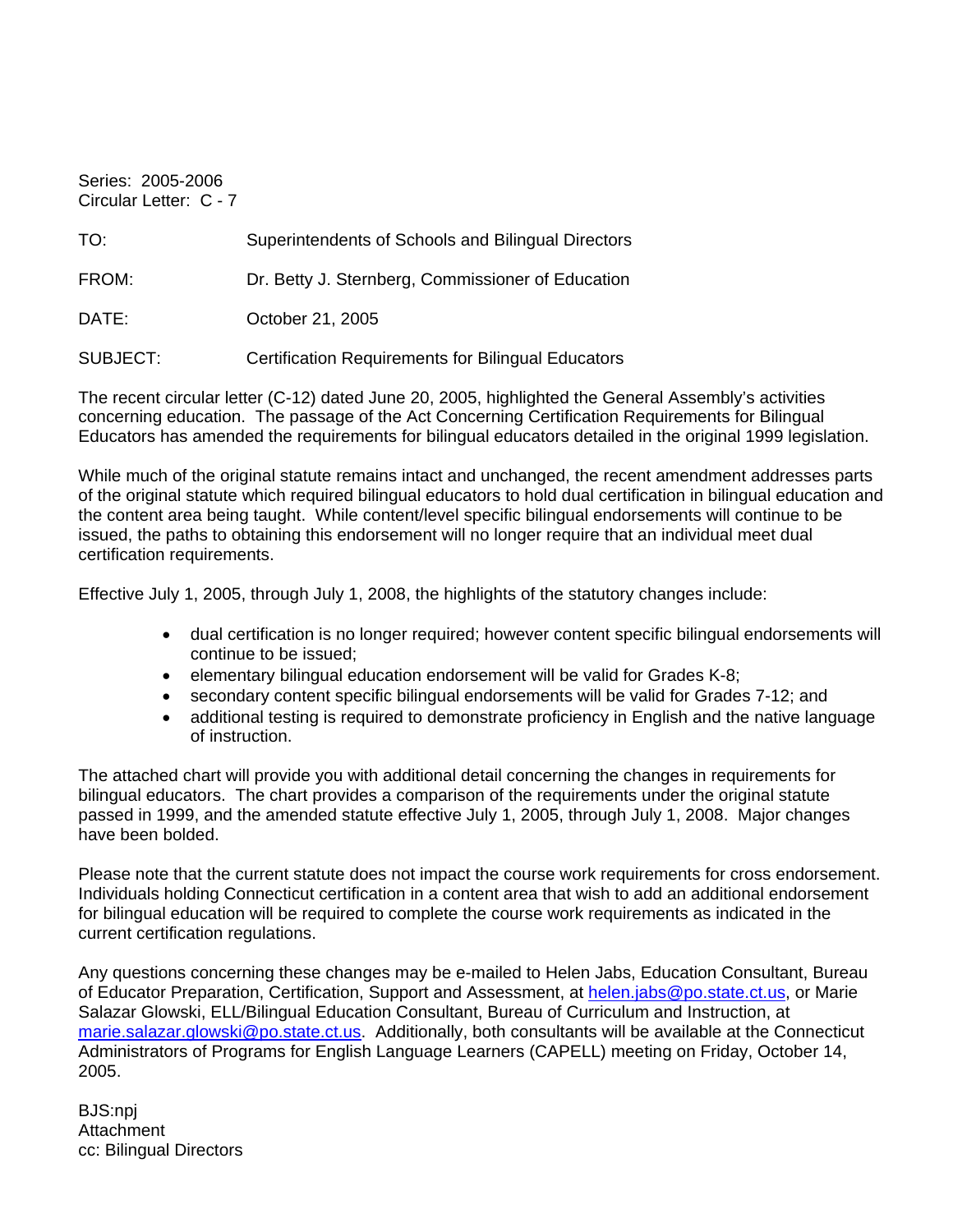## **CONNECTICUT STATE DEPARTMENT OF EDUCATION BUREAU OF EDUCATOR PREPARATION, CERTIFICATION, SUPPORT AND ASSESSMENT BILINGUAL CERTIFICATION REQUIREMENTS COMPARISON**

| <b>Bilingual Teachers (current statute)</b>                                                                                                                                                                                                                                                                                                                                                                                                                                                                                                          | Amended Statute Effective July 1, 2005                                                                                                                                                                                                                                                                                                                                                                                                                                                                                                                                                                   |
|------------------------------------------------------------------------------------------------------------------------------------------------------------------------------------------------------------------------------------------------------------------------------------------------------------------------------------------------------------------------------------------------------------------------------------------------------------------------------------------------------------------------------------------------------|----------------------------------------------------------------------------------------------------------------------------------------------------------------------------------------------------------------------------------------------------------------------------------------------------------------------------------------------------------------------------------------------------------------------------------------------------------------------------------------------------------------------------------------------------------------------------------------------------------|
| To be eligible for an Initial Educator Certificate<br>effective July 1, 2003:                                                                                                                                                                                                                                                                                                                                                                                                                                                                        | To be eligible for an Initial Educator Certificate<br>Effective July 1, 2005, until July 1, 2008:                                                                                                                                                                                                                                                                                                                                                                                                                                                                                                        |
| Demonstrate competency in English and the other language<br>of instruction as a condition of certification.<br>competency in English shall be demonstrated by<br>successful passage of the essential skills test<br>approved by the State Board of Education (Praxis<br>I-PPST); and<br>competency in the other language shall be<br>$\bullet$<br>demonstrated on an examination, if available, of<br>comparable difficulty as specified by the<br>Department of Education (ACTFL OPI).<br>Requires individuals seeking to become bilingual teachers | Demonstrate competency in English and the other language<br>of instruction as a condition of certification.<br>competency in English shall be demonstrated by<br>$\bullet$<br>successful passage of the oral proficiency test in<br>English (ACTFL-OPI) and an essential skills test<br>approved by the State Board of Education (Praxis I-<br>PPST); and<br>oral and written competency in the native<br>$\bullet$<br>language of instruction shall be demonstrated on<br>an examination, if available, of comparable difficulty<br>as specified by the Department of Education<br>(ACTFL-OPI and WPT). |
| in Connecticut to be certified in bilingual education and in<br>the specific content area to be taught (elementary, middle<br>or secondary academic subject area). This may be<br>accomplished in one of the following ways:                                                                                                                                                                                                                                                                                                                         | From July 1, 2005, to July 1, 2008, the following eligibility<br>requirements apply to individuals seeking to become bilinqual<br>elementary teachers:                                                                                                                                                                                                                                                                                                                                                                                                                                                   |
| complete an approved planned program for dual<br>1)<br>certification in elementary education, middle or<br>secondary academic subject, and bilingual<br>education, and be institutionally recommended for<br>both;<br>complete an approved planned program for<br>2)<br>elementary education and complete the cross                                                                                                                                                                                                                                  | must be certified in bilingual education and pass the<br>$\bullet$<br>Praxis II for elementary education; OR<br>must be certified in elementary education and have<br>$\bullet$<br>completed at least 6 semester hours of credit in<br>ESL course work as approved by the State Board<br>of Education.                                                                                                                                                                                                                                                                                                   |
| endorsement requirements for bilingual education<br>(18 semester hours of credit); and<br>complete an approved program in bilingual<br>3)<br>education and complete 30 semester hours of                                                                                                                                                                                                                                                                                                                                                             | The bilingual endorsement issued will be specific to<br>bilingual elementary education (902) and will be valid for<br>Grades K-8.                                                                                                                                                                                                                                                                                                                                                                                                                                                                        |
| credit in elementary education including<br>assessments.                                                                                                                                                                                                                                                                                                                                                                                                                                                                                             | From July 1, 2005, to July 1, 2008, the following eligibility<br>requirements apply to individuals seeking to become bilinqual<br>secondary teachers:                                                                                                                                                                                                                                                                                                                                                                                                                                                    |
| In addition, applicants are required to demonstrate<br>proficiency in English (Praxis I) and the native language of<br>instruction (ACTFL-OPI).                                                                                                                                                                                                                                                                                                                                                                                                      | must be certified in bilingual education and pass the<br>Praxis II content test for the subject area being<br>taught; OR                                                                                                                                                                                                                                                                                                                                                                                                                                                                                 |
| Each of these options lead to dual certification: content<br>area endorsement (i.e. elementary 013, mathematics 029<br>etc.) and a bilingual content area endorsement (i.e. bilingual<br>elementary 902, bilingual secondary mathematics 929, etc.)                                                                                                                                                                                                                                                                                                  | must be certified in the subject area being taught<br>and must have completed 6 semester hours of<br>credit in ESL course work as approved by the<br><b>State Board of Education.</b>                                                                                                                                                                                                                                                                                                                                                                                                                    |
| The bilingual elementary certificate will be valid for K-6.                                                                                                                                                                                                                                                                                                                                                                                                                                                                                          | The endorsement issued will be valid for a subject-specific<br>bilingual endorsement. The secondary subject-specific<br>bilingual endorsement will be valid for Grades 7-12 (i.e.<br>secondary bilingual mathematics 929, secondary bilingual<br>biology 930 etc.).                                                                                                                                                                                                                                                                                                                                      |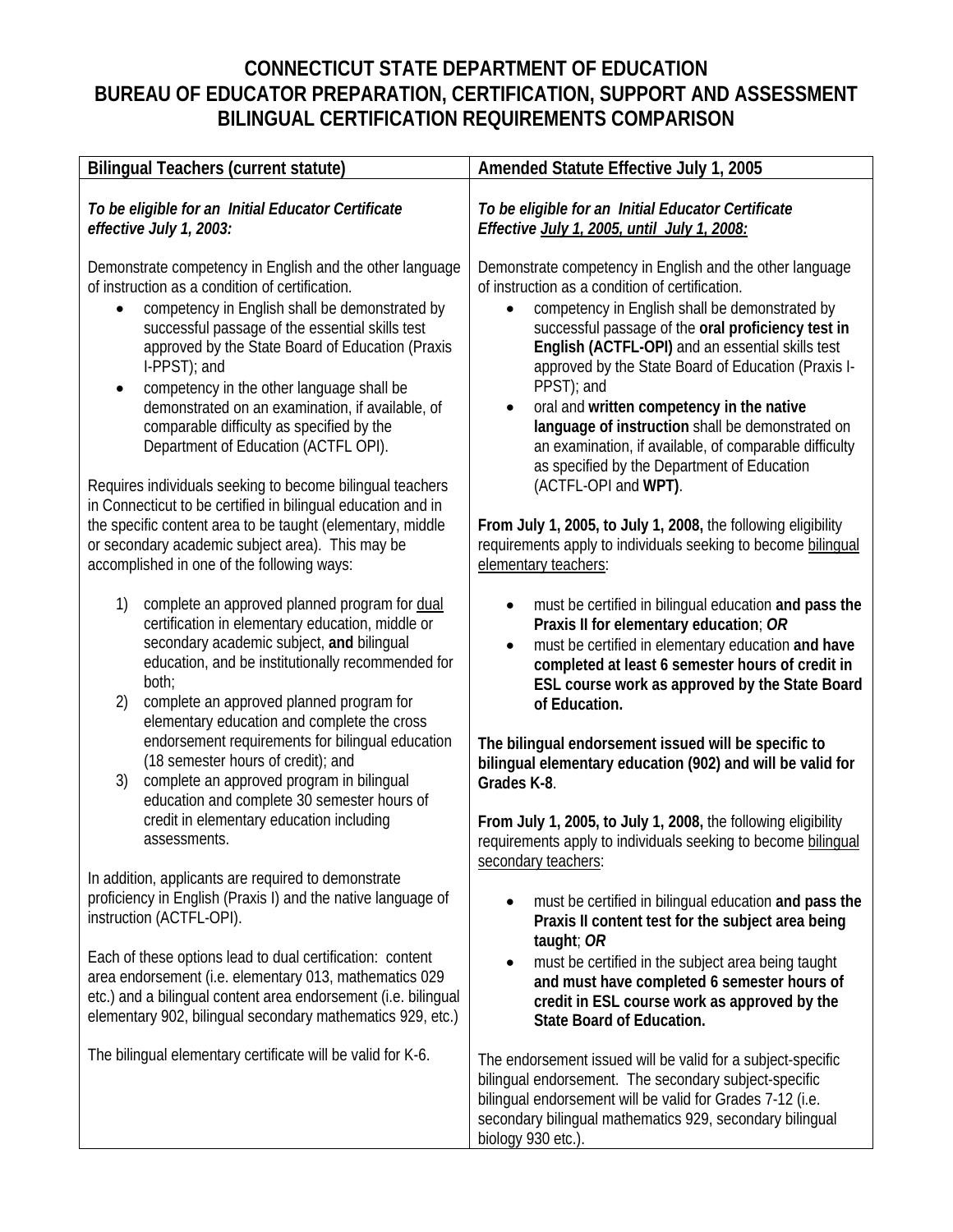| To be eligible for a Provisional Educator                                                                                                                                                                                                                                                                                                                                                                                                                                                                                                                                                                                                                                                                                                                                                                                                                                                                                                                                                                                                                                                                                                                 | To be eligible for a Provisional Educator Certificate:                                                                                                                                                                                                                                                                                                                                                                                                                                                                                                                                                                                                                                                                                                                                                                                                                                                                                                                                                                                                                                                                                                                                                                                                                                                                                                                                                                                                                                                                                  |
|-----------------------------------------------------------------------------------------------------------------------------------------------------------------------------------------------------------------------------------------------------------------------------------------------------------------------------------------------------------------------------------------------------------------------------------------------------------------------------------------------------------------------------------------------------------------------------------------------------------------------------------------------------------------------------------------------------------------------------------------------------------------------------------------------------------------------------------------------------------------------------------------------------------------------------------------------------------------------------------------------------------------------------------------------------------------------------------------------------------------------------------------------------------|-----------------------------------------------------------------------------------------------------------------------------------------------------------------------------------------------------------------------------------------------------------------------------------------------------------------------------------------------------------------------------------------------------------------------------------------------------------------------------------------------------------------------------------------------------------------------------------------------------------------------------------------------------------------------------------------------------------------------------------------------------------------------------------------------------------------------------------------------------------------------------------------------------------------------------------------------------------------------------------------------------------------------------------------------------------------------------------------------------------------------------------------------------------------------------------------------------------------------------------------------------------------------------------------------------------------------------------------------------------------------------------------------------------------------------------------------------------------------------------------------------------------------------------------|
| Certificate:                                                                                                                                                                                                                                                                                                                                                                                                                                                                                                                                                                                                                                                                                                                                                                                                                                                                                                                                                                                                                                                                                                                                              |                                                                                                                                                                                                                                                                                                                                                                                                                                                                                                                                                                                                                                                                                                                                                                                                                                                                                                                                                                                                                                                                                                                                                                                                                                                                                                                                                                                                                                                                                                                                         |
| must have at least 10 months of successful full-<br>$\bullet$<br>time service and BEST; or<br>must have completed at least 30 months of full-<br>$\bullet$<br>time service in an approved non-public school or<br>public school in another state under a valid<br>certificate.                                                                                                                                                                                                                                                                                                                                                                                                                                                                                                                                                                                                                                                                                                                                                                                                                                                                            | No changes                                                                                                                                                                                                                                                                                                                                                                                                                                                                                                                                                                                                                                                                                                                                                                                                                                                                                                                                                                                                                                                                                                                                                                                                                                                                                                                                                                                                                                                                                                                              |
| To be eligible for a Professional Educator<br>Certificate (as of July 1, 2000) Elementary Bilingual<br>Teachers (Endorsement 009):<br>must complete 30 months of successful service<br>٠<br>under the provisional educator certificate; and<br>must have completed 30 semester hours of credit<br>$\bullet$<br>902)<br>beyond the bachelor's degree including 15<br>semester hours of credit in bilingual education, and<br>15 semester hours of credit in elementary reading,<br>language arts and mathematics.<br>Secondary Bilingual Teachers (Endorsement 009)<br>must complete 30 months of successful service<br>٠<br>under the provisional educator certificate; and<br>must have completed 30 semester hours of credit<br>$\bullet$<br>beyond the bachelor's degree including 15<br>semester hours of credit in bilingual education, and<br>15 semester hours of credit in the content area of<br>instruction.<br>When the professional educator certificate is issued, the<br>bilingual endorsement PK-12 (009) is changed to content<br>specific bilingual endorsement (i.e. Bilingual Elementary<br>902, Secondary Bilingual Mathematics 929). | To be eligible for a Professional Educator<br>Certificate:<br>Requirements remain the same as in original statute and<br>apply to those bilingual teachers who hold the 009 or a<br>content-specific bilingual endorsement :<br>Elementary Bilingual Teachers (Endorsements 009 or<br>must complete 30 months of successful service<br>$\bullet$<br>under the provisional educator certificate; and<br>must have completed 30 semester hours of credit<br>beyond the bachelor's degree including 15 semester<br>hours of credit in bilingual education, and 15<br>semester hours of credit in elementary reading,<br>language arts and mathematics.<br>Secondary Bilingual Teachers (Endorsements 009 or<br>content-specific secondary bilingual endorsements)<br>must complete 30 months of successful service<br>under the provisional educator certificate; and<br>must have completed 30 semester hours of credit<br>beyond the bachelor's degree including 15 semester<br>hours of credit in bilingual education, and 15<br>semester hours of credit in the content area of<br>instruction.<br>When the professional educator certificate is issued, the<br>bilingual endorsement PK-12 (009) is changed to content<br>specific bilingual endorsement (i.e. Bilingual Elementary 902,<br>Secondary Bilingual Mathematics 929). Those who hold<br>only a content-specific bilingual endorsement on the<br>provisional educator certificate keep the same<br>endorsement when advancing to the professional<br>educator certificate. |